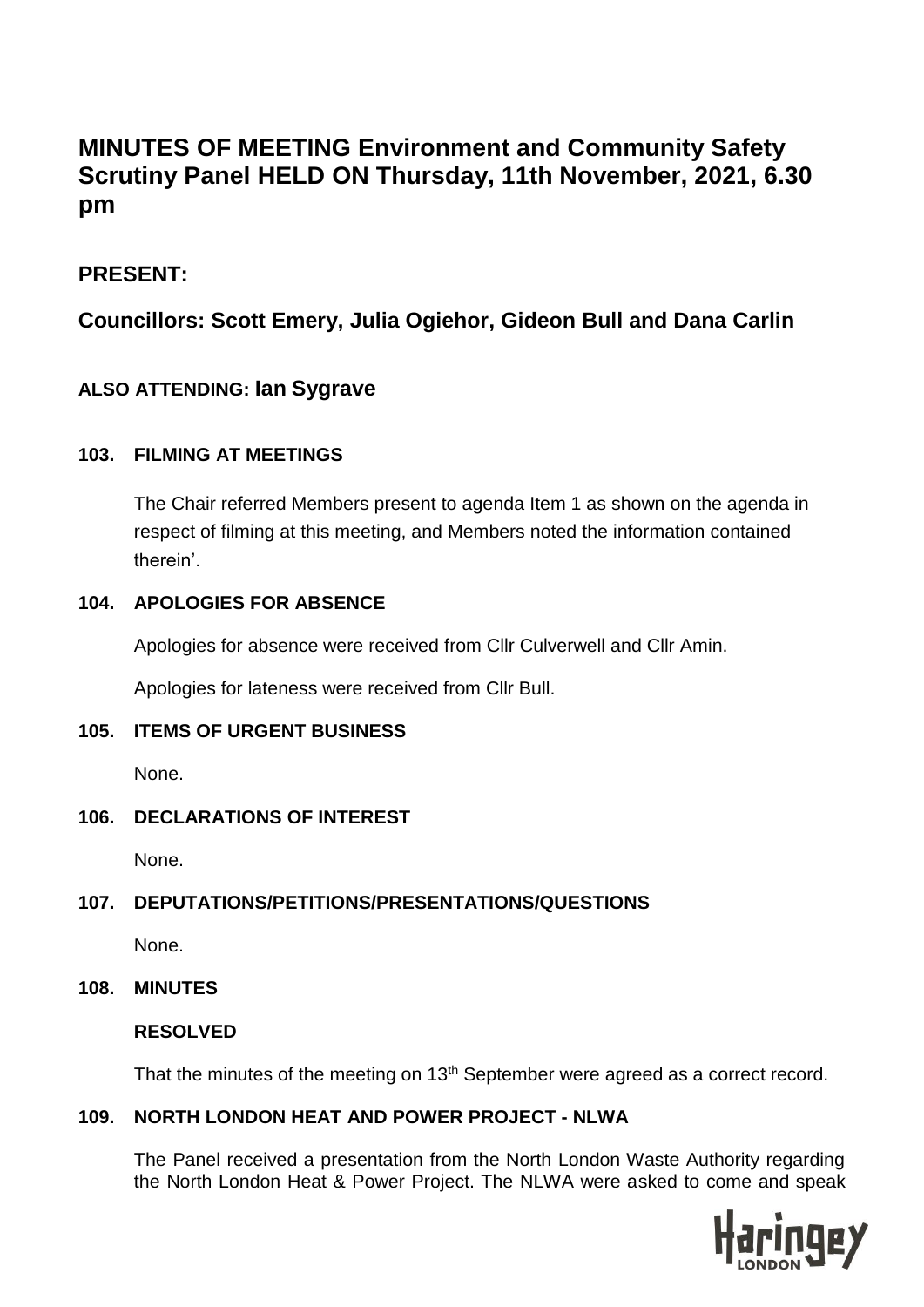to the Panel following the last meeting during which there was a deputation around the proposed replacement of the waste incinerator at Edmonton. The presentation was introduced by Martin Capstick, Managing Director of the NLWA as set out in the agenda pack at page 11. David Cullen, Programme Director of the North London Heat & Power Project was also present. The following arose in discussion of the presentation:

- a. The Panel noted that the Heat and Power Project proposals supported increased levels of recycling alongside provision of the cleanest energy recovery system in the country for waste that could not be recycled.
- b. The NLWA emphasised that the facility was capable of dealing with forecasted increased levels of waste and that the facility was predicated on the expectation of dealing with between 500k – 700k tonnes of waste per year by 2050. The NLWA emphasised that they needed to be able to provide an appropriate infrastructure to deal with waste for the coming decades, at a time when population numbers were also due to increase.
- c. The Panel noted that the NLWA recently became the first authority to have the facility to recycle polystyrene packing.
- d. The Chair commented that a lot of the concerns expressed by the community were around the proposed size and scale of the facility. The Chair questioned whether in light of other facilities across London closing down, whether the NLWA was considering having waste from other facilities directed to the new facility in Edmonton. In response, the NLWA advised that they were a few months from beginning the process of building the facility and that the focus was very much on the waste processing needs of North London only. The Panel was advised that, in simple terms, if NLWA did not build the facility then North London would not be able to deal with its own waste.
- e. The Panel raised concerns about the location of the new facility and the fact that it was in deprived area with existing health and air pollution concerns. In response, the NLWA advised that the facility was being built within an existing waste management site and that the new facility would be the cleanest in the country. The NLWA set out that emissions from the site would be largely undetectable, and that detectable emissions would only be present for no more than a few days of the year.
- f. In response to concerns raised, the NLWA advised that air pollution would improve as a result of the new facility. Under the industrial emissions directive the safe level of emissions was 200 units, the site was licenced from the Environment Agency at 80 units and the expected emissions from the facility were between 10-15 units. The NLWA advised that a simple assumption that the site was going to be a source of significant pollution was wrong.

*\*Clerk's note 18:56 – Cllr Bull entered the room at this point.\** 

- g. The Panel sought clarification around the fact that there was no safe limit for particular matter. The NLWA confirmed that this was the case but highlighted that emissions from the facility would be very low, to the extent that they would be effectively zero.
- h. The Panel queried whether the NLWA saw a future where the UK no longer needed waste incineration. In response, the Panel was advised that energy from waste was expected to remain as the biggest source of carbon output for the next 40 plus years. The importance of carbon capture was highlighted in this context. The new facility would not have carbon capture but it would be compatible if this was required in the future. The NLWA commented that they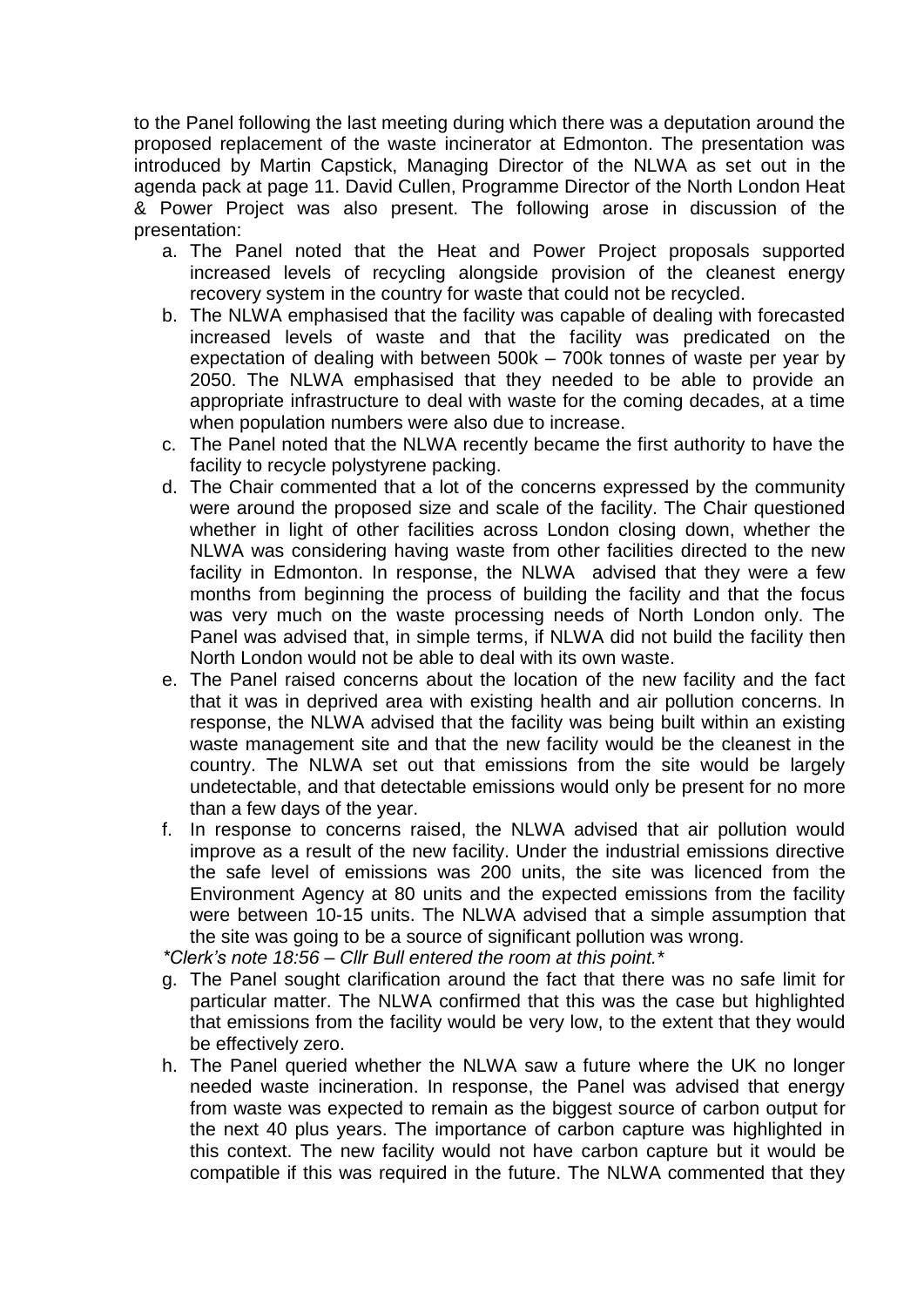believed that the need for processing waste along current lines would remain for some time to come.

- i. In regards to a questions around the economies of scale and whether there were cost implications from running the facility at a reduced scale, the NLWA reiterated that there was a significant amount of flexibility built into the site and that it could easily operate at a levels of 500 tonnes per year, which was significantly below current waste levels. The NLWA acknowledged that operating on reduced scale would be less cost effective in terms of costs per ton, but that there was very little difference in overall costs from operating at 500k tonnes to 700k tonnes. The NLWA considered a range of different sizes and outputs when drawing up proposals. The Panel was advised that it made sense to build the facility at the proposed size, with a capacity to scale this up if required.
- j. In relation to a follow up question around whether a 10% reduction in waste would equate to a 10% reduction in costs, the NLWA advised that having a smaller facility would not achieve equivalent savings but that it was important to consider that a smaller facility would run the risk of not being able to meet future waste output in North London.
- k. Cllr Bull noted that he had been sent some fairly detailed questions on the site from the Haringey Climate Action group and it was agreed to send these to NLWA for a response in writing. **(Action: Martin Capstick - NLWA).**

# **RESOLVED**

**Noted** 

# **110. PRIORITIES FOR THE COMMUNITY SAFETY PARTNERSHIP**

The Panel received an update on the priorities for the Community Safety Partnership for the year. The Panel heard from the Borough Commander as well as the Leader of the Council, as joint Chairs of the Community Safety Partnership. The Police tabled a set of slides, which were subsequently emailed round to the Members. Simon Crick, Borough Commander introduced the slides. Also present from the Police were; Supt. Chris Jones, DI Paul Ridley and D-Supt. Seb Adjei-Addoh. The key highlights from the presentation were noted as:

- Total Notifiable Offences were down 11% in 2021 compared to 2019.
- Violence with Injury was down 10% in 2021 compared to 2019.
- Total Knife Crime was down 43% in 2021 compared to 2019.
- Personal Robbery was down 49% in 2021 compared to 2019.
- Residential Burglary was down 26% in 2021 compared to 2019.
- Hate Crime had risen by 31% in 2021 compared to 2019. The Police commented that they saw having a high detection rate for this crime to be a positive outcome.
- In relation to Turnpike Lane/Ducketts Common: Arson and Criminal Damage was up 100%; Burglary up 120%; all robberies up 217%; all sexual offences up 150%; burglaries down 41% and Violence with Injury down 41%. (Figures related to period of Sept 19 – Aug 20 compared to Sept 20 to Aug 21).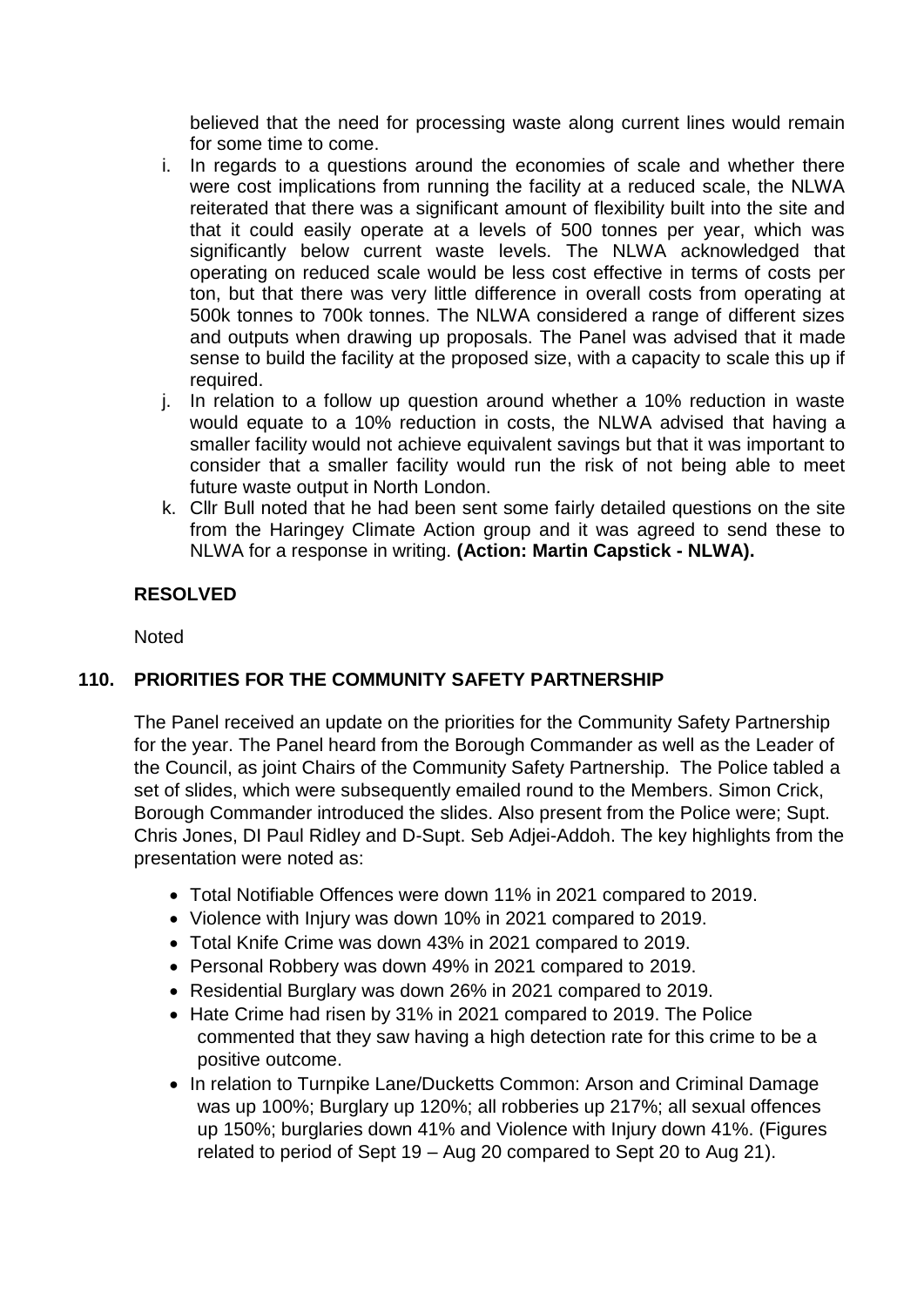• The Wood Green Town Centre team was due to be operational on 6<sup>th</sup> December. This comprised of 1 inspector, 3 sergeants and 21 constables who were an additional resource to the neighbourhood teams.

The Leader of the Council gave a verbal introduction and set out the key priorities in relation to community Safety from a Council perspective. The key points raised were:

- The Leader noted that less than 24 hours after becoming Leader, there was a murder in Turnpike Lane and that she had made Turnpike Lane an absolute priority for her administration. There was a lot of joint working taking place with police and other partners around Turnpike Lane. However, the Leader also commented that they couldn't seek to just try and police their way out of a particular problem and so a Turnpike Lane Strategy forum was being set up with traders and a range of other partners. This forum was in addition to the police led partnership group for that area.
- The Council was working on an anti-discrimination campaign and meetings with specific community groups had been taking place over the last six months.
- The Leader identified women and safety as a key issue and advised that the Council had received 2000 responses to a survey around women's safety. In addition to the police led initiatives, it was identified that the Council would be prioritising improving the public realm and improving street lighting as part of the process of trying to address this issue.
- The Leader also set out the importance of community engagement in relation to Turnpike Lane and commented that there were particular groups that were not adequately engaged with. The Leader and partners had met with representatives of the Somali community the day before, particularly in light of two of the three murder victims in Turnpike Lane being Somali.
- The Leader identified the importance of early intervention work, particularly in relation to the issue of gangs and knife crime.

The following arose from the discussion of this agenda item:

- a. The Panel sought reassurance around what was being done to tackle Violence Against Women & Girls (VAWG). In response the Leader advised that she was a co-signatory to a letter sent to the Metropolitan Police commissioner setting out ten key points to be addressed in relation to VAWG. The Police commented that sexism/VAWG was a societal issue and required a multi-agency response. Operation Heartsholme was highlighted, which was comprised of a 15 strong team dedicated to tackling VAWG and sexual offences. These officers had been working hard to proactively apprehend outstanding sexual offence suspects. The Panel was advised that the BCU had developed its own VAWG Action Plan, which was in addition to the Met-wide VAWG action plan announced by the Commissioner.
- b. The Panel also sought assurances around what was being done to redesign crime hotspot locations across the borough in order to deter crime. In response, officers advised a £4m investment in CCTV upgrade had been made which would be focused around hotspot locations. Officers also advised that they had a problem solving partnership group with the Police were designing out criminal behaviour at hotspot locations was discussed. The Police advised that they had team that undertook work around designing out crime. The example of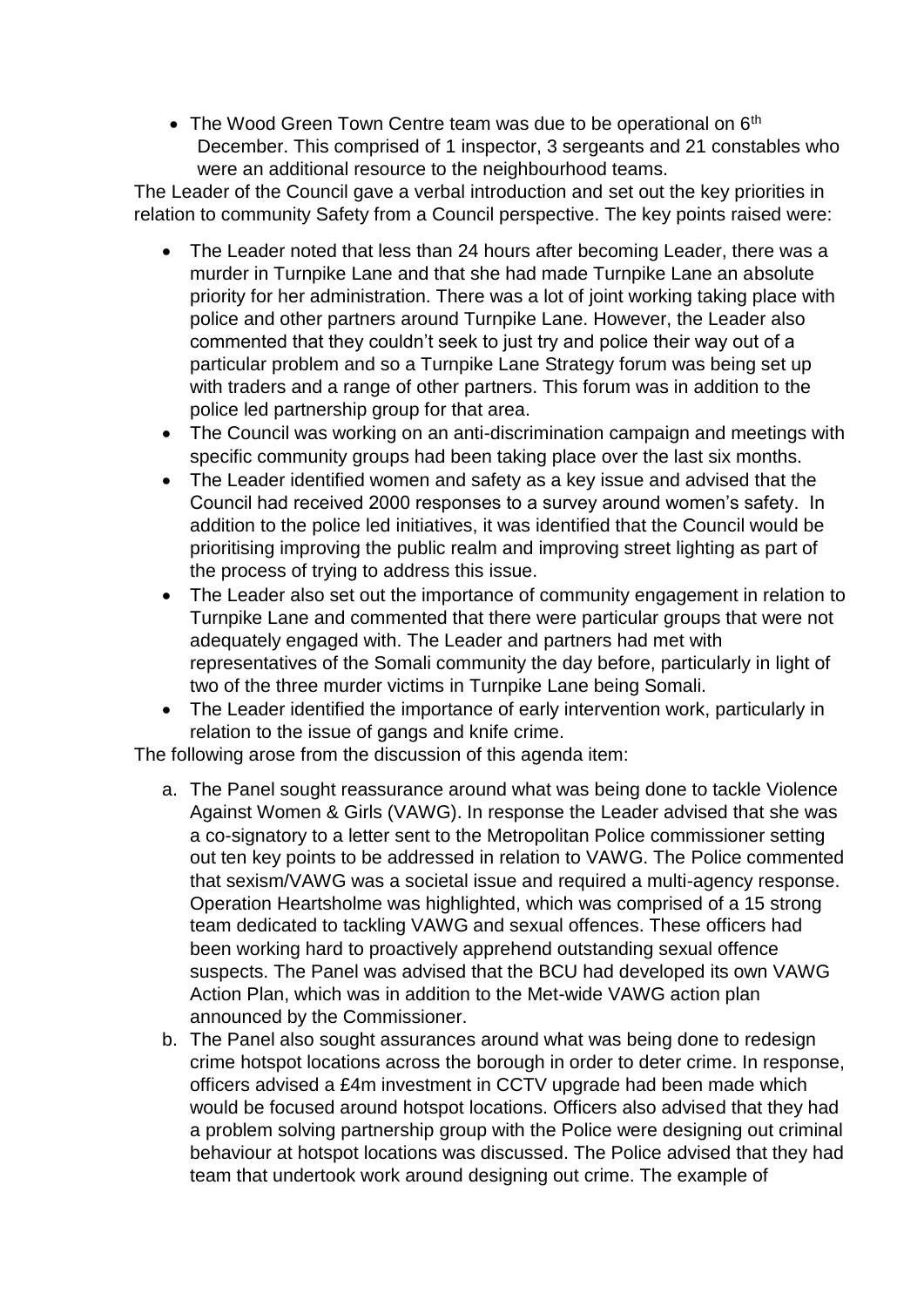Holcombe Road Market was given; the team had made a series of short, medium and long-term recommendations in this area which were being implemented. These included fencing, CCTV, cutting back hedges and shrubs.

- c. In relation to hate crime, the Panel sought assurances around what was being done to continue with cross-party briefing sessions that were promised. One session had been held around the far-right, but the Panel sought reassurances that other sessions would also be held, including on anti-Semitism, for example.
- d. The Panel sought clarification around additional funding from the Mayor to tackle hate crime and how this was delivered to police colleagues. In response, officers advised that there had been increased funding streams in a number of areas around hate crime, this included funding to pay for officers working overtime to tackle this issue.
- e. The Panel welcomed the additional high visibility police presence in and around Harringay ward in recent months and drew comparisons with earlier in the year. The Panel questioned the extent to which abstraction was a key issue, with SNT officers being reallocated to other central Met operations. In response, the Borough Commander advised that he shared the concerns raised about neighbourhood officers being taken away but that there was little he could do about it as he was required to provide additional support to cover large scale policing events in central London. The Borough Commander advised that at peak times he was losing up to 98 officers a day, but that he and his management team would continue to try and do everything they could to try and minimise the impact of abstractions. The Borough Commander advised the Panel that did not underestimate the role that dedicated ward officers played in local policing.
- f. The Panel sought reassurances around what was being done to reach out and engage with hard to reach groups. The Leader responded that one of the points she took away from the meeting with the Somali community was that they did not appreciate being referred as hard to reach, as they felt they were visible and the Council could easily contact them. One of the key concerns was around feeling discriminated against and that their concerns and needs around housing, health, education etcetera were not taken onboard.
- g. In relation to ward panels and variable attendance levels, the Panel sought assurances around to what extent those panels were being utilised. The Leader acknowledged that different ward panels had different attendance and engagement levels, depending in local factors. Police colleagues noted that there was a ward panel improvement plan in place. Chris Jones advised that it was his expectation that the ward sergeant would attend the ward panel meeting to give the required level of seniority.
- h. Cllr Bull raised the alleyway near Tesco Express near Turnpike Lane as a hotspot area that would benefit from having some work done to design out crime. Officers advised that this location would form part of the wider multipartnership response to Ducketts Common and Turnpike Lane.
- i. The Panel requested further information around what was being done to tackle empty buildings and shop fronts from contributing to crime and ASB particularly in relation to making an area appear run down and neglected. The Leader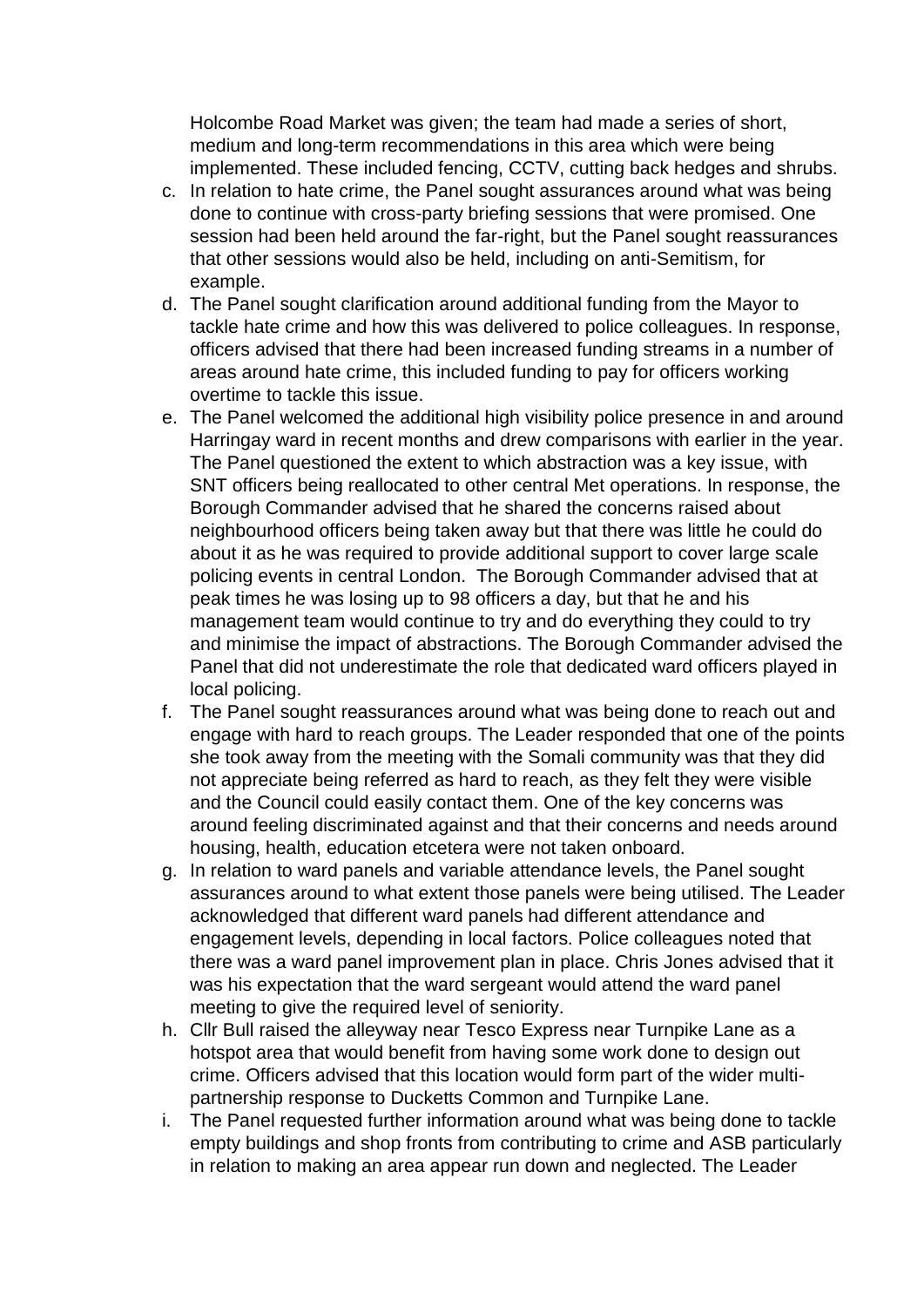advised that Cllr Gordon and Regen officers would be able to provide a written response on this. **(Action: Cllr Gordon).**

- j. In response to further concerns around hotspot locations, officers advised that there was a big partnership focus around hotspots at Turnpike Lane, Tottenham Hale and Northumberland Park. Officers agreed to write to Cllr Ogiehor with information around what was being done to redesign crime hotspots. **(Action: Eubert Malcolm).**
- k. In response to concerns about the extent to which a reduction in drug offences related to under reporting of crime, police colleagues suggested that it was fair to say that there was a trust and confidence issue around drugs. The Panel was advised that Members should see an uptick drug prosecutions as specific resources were being deployed to that area.
- l. The Panel questioned what the statistic were for bringing rape offences to trial. In response, the Police advised that this crime type would be treated with the same severity as a murder case and that it could take 6-12 months to build a case. The current sanction detection rate was identified as 1.8% in Haringey for the current year, against a national average of 3%. The Borough Commander noted the Sapphire Team for North Area was pretty much at full strength and he was hopeful that investments in this resource would see an uptick in the number of cases going to trial.
- m. In response to concerns around preventing dispersal of crime from hotspot locations, the Panel was advised that crimes were tracked at ward level and below and that there was not much evidence to suggest that significant displacement of crime took place from the main hotspot locations. The Police added that this crime data was monitored daily and that investigating teams would follow any crime problems from one area to another if it was displaced, to ensure a level of continuity in the response.

# **RESOLVED**

**Noted** 

# **111. HARINGEY CRIME AND ASB HOTSPOTS**

The Panel received a presentation which provided an update on crime and ASB hotspots, including what the process was identifying and monitoring those hotspots. The presentation was included in the agenda pack at pages 25-31. The following arose as part of the discussion of this item:

a. In response to a question around enforcement tools and the need to stop people from fly tipping in the first place, officers acknowledged that there was an element of broken window syndrome. Officers set out that the actions taken in response a particular hotspot was dependent upon what the issue was. Officers used the example of a targeted response that had been used at a location at block of flats at Northumberland Park, where a relocatable CCTV was put in place, an 'A' board was put up in the location, a wall of shame